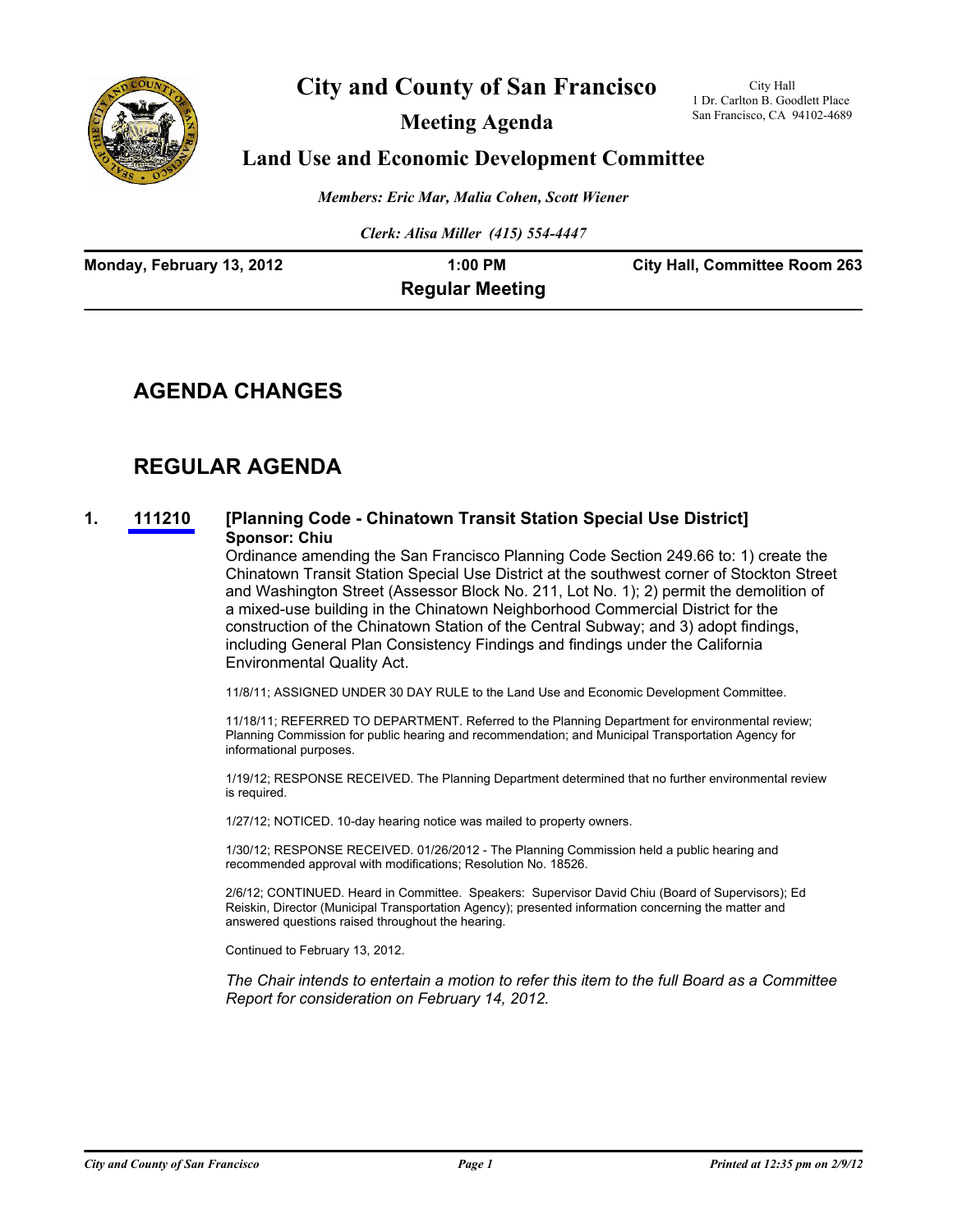## **2. [111211](http://www.sfbos.org/ftp/uploadedfiles/bdsupvrs/committees/materials/LU021312_111211.pdf) [Zoning Map Amendment - Chinatown Transit Station Special Use District] Sponsor: Chiu**

Ordinance amending the San Francisco Planning Code Sectional Maps SU01 of the Zoning Map of the City and County of San Francisco to: 1) reflect the creation of the Chinatown Transit Station Special Use District, Planning Code Section 249.66, at the southwest corner of Stockton Street and Washington Street (Assessor Block No. 211, Lot No. 1); 2) permit the demolition of a mixed-use building in the Chinatown Neighborhood Commercial District for the construction of the Chinatown Station of the Central Subway; and 3) adopting findings, including General Plan Consistency Findings, Planning Code Section 101.1 and 302 findings, and findings under the California Environmental Quality Act.

11/8/11; ASSIGNED UNDER 30 DAY RULE to the Land Use and Economic Development Committee.

11/18/11; REFERRED TO DEPARTMENT. Referred to the Planning Department for environmental review; Planning Commission for public hearing and recommendation; and Municipal Transportation Agency for informational purposes.

1/19/12; RESPONSE RECEIVED. The Planning Department determined that no further environmental review is required.

1/27/12; NOTICED. 10-day hearing notice was mailed to property owners.

1/30/12; RESPONSE RECEIVED. 01/26/2012 - The Planning Commission held a public hearing and recommended approval with modifications; Resolution No. 18526.

2/6/12; CONTINUED. Heard in Committee. Speakers: Supervisor David Chiu (Board of Supervisors); Ed Reiskin, Director (Municipal Transportation Agency); presented information concerning the matter and answered questions raised throughout the hearing.

Continued to February 13, 2012.

*The Chair intends to entertain a motion to refer this item to the full Board as a Committee Report for consideration on February 14, 2012.*

#### **[Hearing - Inter-Departmental Coordination with Large Public and Private Events in Golden Gate Park] 3. [091200](http://www.sfbos.org/ftp/uploadedfiles/bdsupvrs/committees/materials/LU021312_091200.pdf)**

### **Sponsors: Mar; Chu**

Hearing to discuss inter-departmental coordination with large public and private events in Golden Gate Park which will be based around transportation, parking, noise, outreach, and neighborhood notification.

10/20/09; RECEIVED AND ASSIGNED to the Land Use and Economic Development Committee. 10/19/10 - Supervisor Mar requested this file remain open for an additional six months; 4/19/11. 11/8/11 - Supervisor Mar requested this file remain open for an additional six months; 5/8/12.

12/14/09; CONTINUED TO CALL OF THE CHAIR. Heard in Committee. Speakers: Dennis Kern, Director of Operations, Dana Ketchum, Permits and Reservations Manager, and Nick Kinsey, Property Manager, Recreation & Parks Department; Sgt. Frank Lee, Police Department; Judson True, Municipal Transportation Agency; Larry Stringer, Department of Environmental Services; Martha Cohen, Mayor's Office of Economic and Workforce Development; Raymond Holland, Planning Association for the Richmond; Marc Caswell and Lisa Ruth Elliott, SF Bicycle Coalition; Harley Stricklen; Kash and Nathan Frankel, SF Bicycle Coalition; Pat Lamken; Susan Fry; Jean Barish; Ted Loewenberg; Allon Scott, Another Planet Entertainment; Richard Robinson.

### **4. [120058](http://www.sfbos.org/ftp/uploadedfiles/bdsupvrs/committees/materials/LU021312_120058.pdf) [Hearing - Impact of Fees Deferred on Affordable Housing] Sponsor: Mar**

Hearing on the impact of fees deferred, under the City's Fee Deferral Program on affordable housing in San Francisco.

1/24/12; RECEIVED AND ASSIGNED to the Land Use and Economic Development Committee.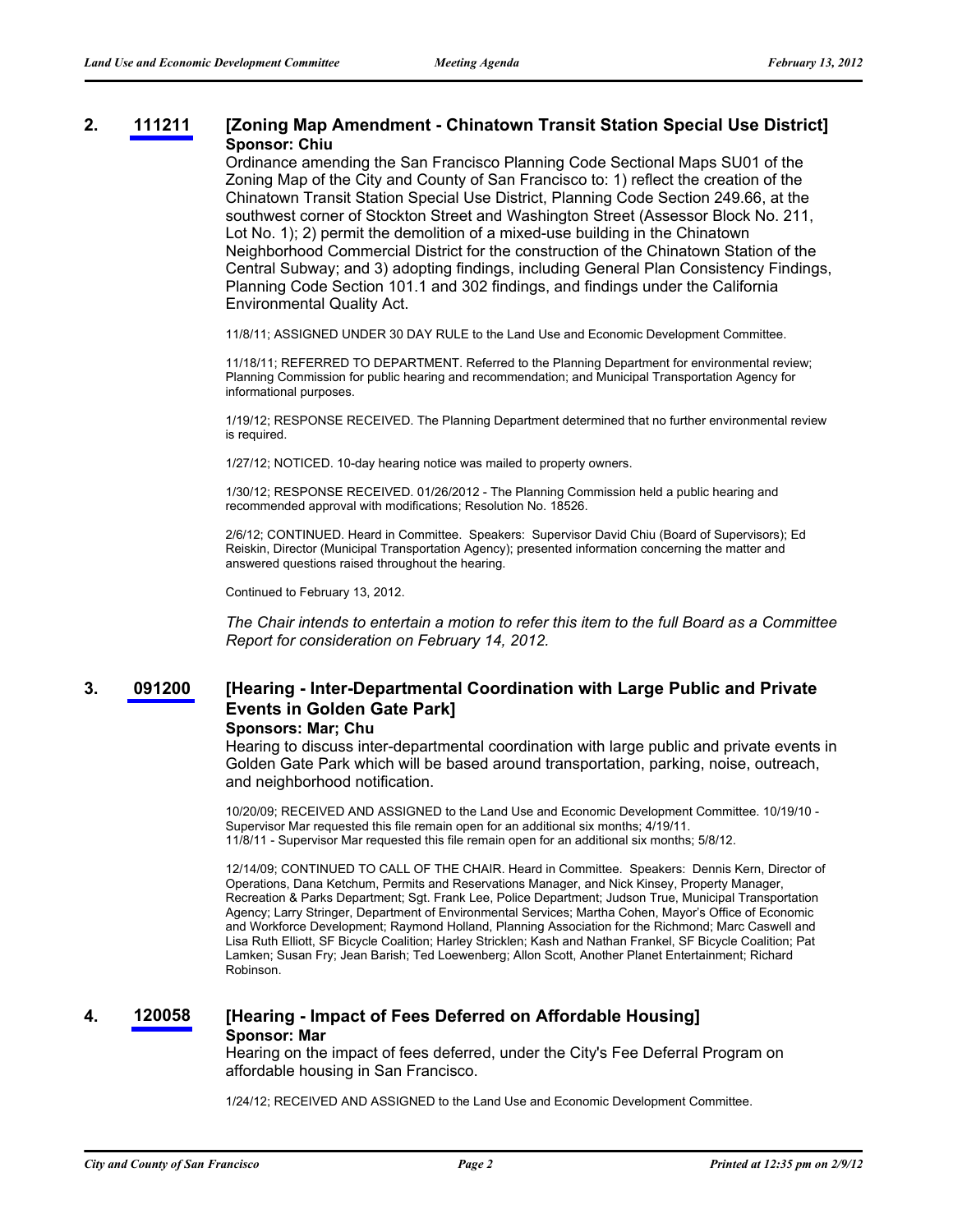#### **[Hearing - Moderate and Middle Income Housing Production, Attraction, and Retention of Jobs in San Francisco] 5. [110898](http://www.sfbos.org/ftp/uploadedfiles/bdsupvrs/committees/materials/LU021312_110898.pdf) Sponsors: Wiener; Chu**

Hearing to discuss among the Mayor's Offices of Housing and Economic and Workforce Development, City Planning, and Controller regarding the City's plans for significantly increasing the production of moderate and middle income housing, the status of the review of the Inclusionary Housing Program, how that review will address a needed increase in moderate income housing, and the connection between the production of middle and moderate income housing and the City's ability to attract, retain, and increase private and non-profit sector jobs.

7/26/11; RECEIVED AND ASSIGNED to the Land Use and Economic Development Committee.

8/17/11; REFERRED TO DEPARTMENT. Referred to the Planning Department, Mayor's Office of Housing, Mayor's Office of Economic and Workforce Development, and Controller for informational purposes.

## **ADJOURNMENT**

*NOTE: Pursuant to Government Code Section 65009, the following notice is hereby given: if you challenge, in court, the general plan amendments or planning code and zoning map amendments described above, you may be limited to raising only those issues you or someone else raised at the public hearing described in this notice, or in written correspondence delivered to the Board of Supervisors at, or prior to, the public hearing.*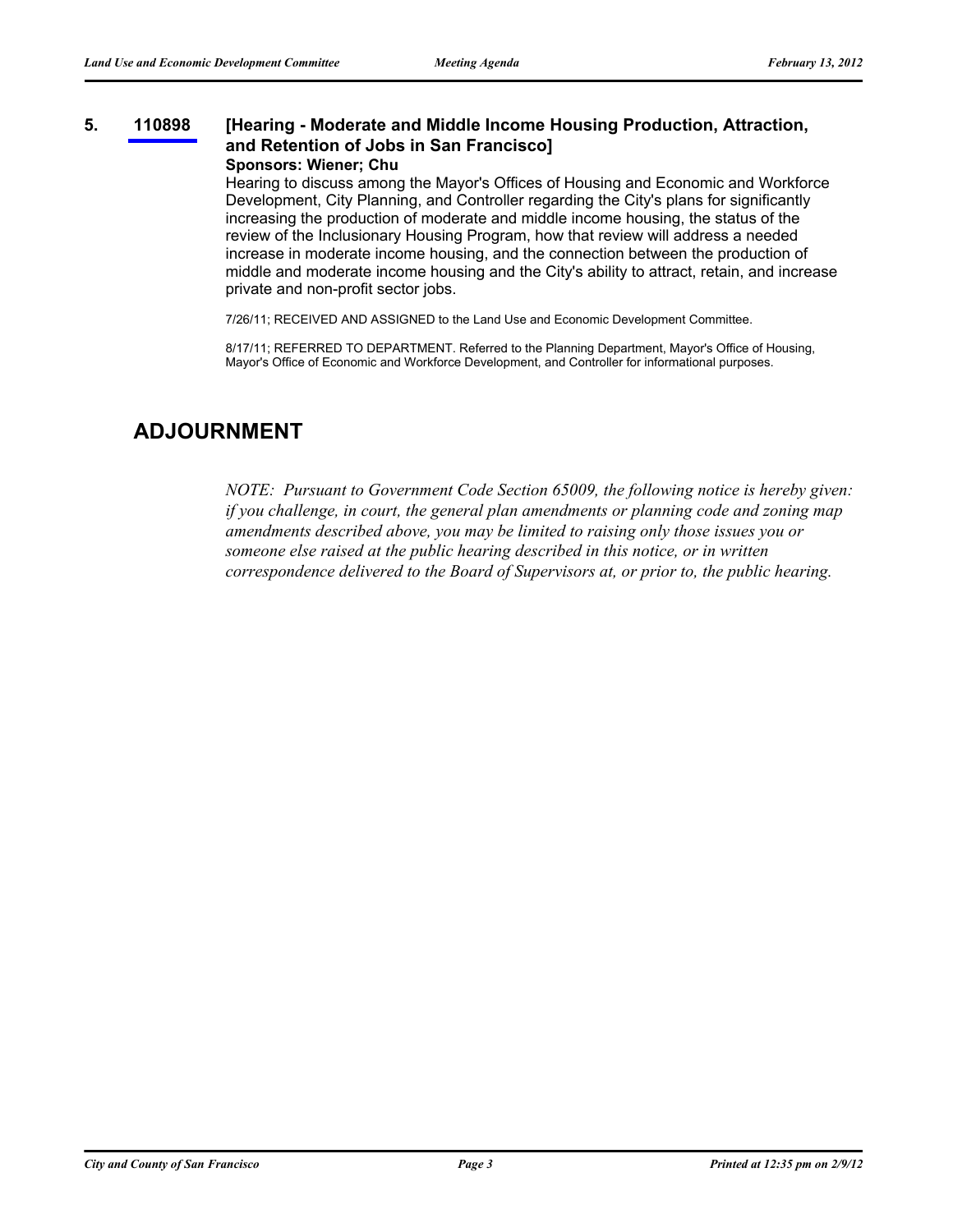## **LEGISLATION UNDER THE 30-DAY RULE**

*NOTE: The following legislation will not be considered at this meeting. Board Rule 5.40 provides that when an Ordinance or Resolution is introduced which would CREATE OR REVISE MAJOR CITY POLICY, the Committee to which the legislation is assigned shall not consider the legislation until at least thirty days after the date of introduction. The provisions of this rule shall not apply to the routine operations of the departments of the City or when a legal time limit controls the hearing timing. In general, the rule shall not apply to hearings to consider subject matter when no legislation has been presented, nor shall the rule apply to resolutions which simply URGE action to be taken.*

#### **[Planning Code - Including Financial Services Within Definition of Formula Retail] [120047](http://www.sfbos.org/ftp/uploadedfiles/bdsupvrs/committees/materials/LU120047TDR.pdf)**

### **Sponsor: Mar**

Ordinance amending the San Francisco Planning Code by: 1) amending Section 703.3(c) to include financial services within the uses subject to formula retail controls in Neighborhood Commercial Districts; 2) amending Section 806.3(c) including financial services within the uses subject to formula retail controls in Mixed Use Districts; 3) amending Section 303.3(i) making conforming amendments; and 4) making findings, including environmental findings, Planning Code Section 302 findings, and findings of consistency with the General Plan and with the Priority Policies of Planning Code Section 101.1.

1/24/12; ASSIGNED UNDER 30 DAY RULE to the Land Use and Economic Development Committee.

1/31/12; REFERRED TO DEPARTMENT. Referred to the Planning Department for environmental review; Planning Commission for public hearing and recommendation; and Small Business Commission for review and recommendation.

2/1/12; RESPONSE RECEIVED. Not a project per CEQA Guidelines Section 15060(c)(2).

#### **[Planning Code and Zoning Map - 9th Street Power Retail Special Use District - 555-9th Street] [120083](http://www.sfbos.org/ftp/uploadedfiles/bdsupvrs/committees/materials/LU120083tdr.pdf)**

### **Sponsor: Kim**

Ordinance: 1) amending the San Francisco Planning Code by adding Section 249.66 to establish the 9th Street Power Retail Special Use District for property located at 555-9th Street (Assessor's Block No. 3781, Lot No. 003); 2) amending the San Francisco Zoning Map Sheet SU08 to show the boundaries of the 9th Street Power Retail Special Use District; and 3) making environmental findings, Planning Code Section 302 findings, and findings of consistency with the General Plan and the Priority Policies of Planning Code Section 101.1.

1/31/12; ASSIGNED UNDER 30 DAY RULE to the Land Use and Economic Development Committee.

2/3/12; REFERRED TO DEPARTMENT. Referred to the Planning Department for environmental review; Planning Commission for public hearing and recommendation; and Small Business Commission for review and recommendation.

2/3/12; RESPONSE RECEIVED. Not a project per CEQA Guidelines Section 15060(c)(2).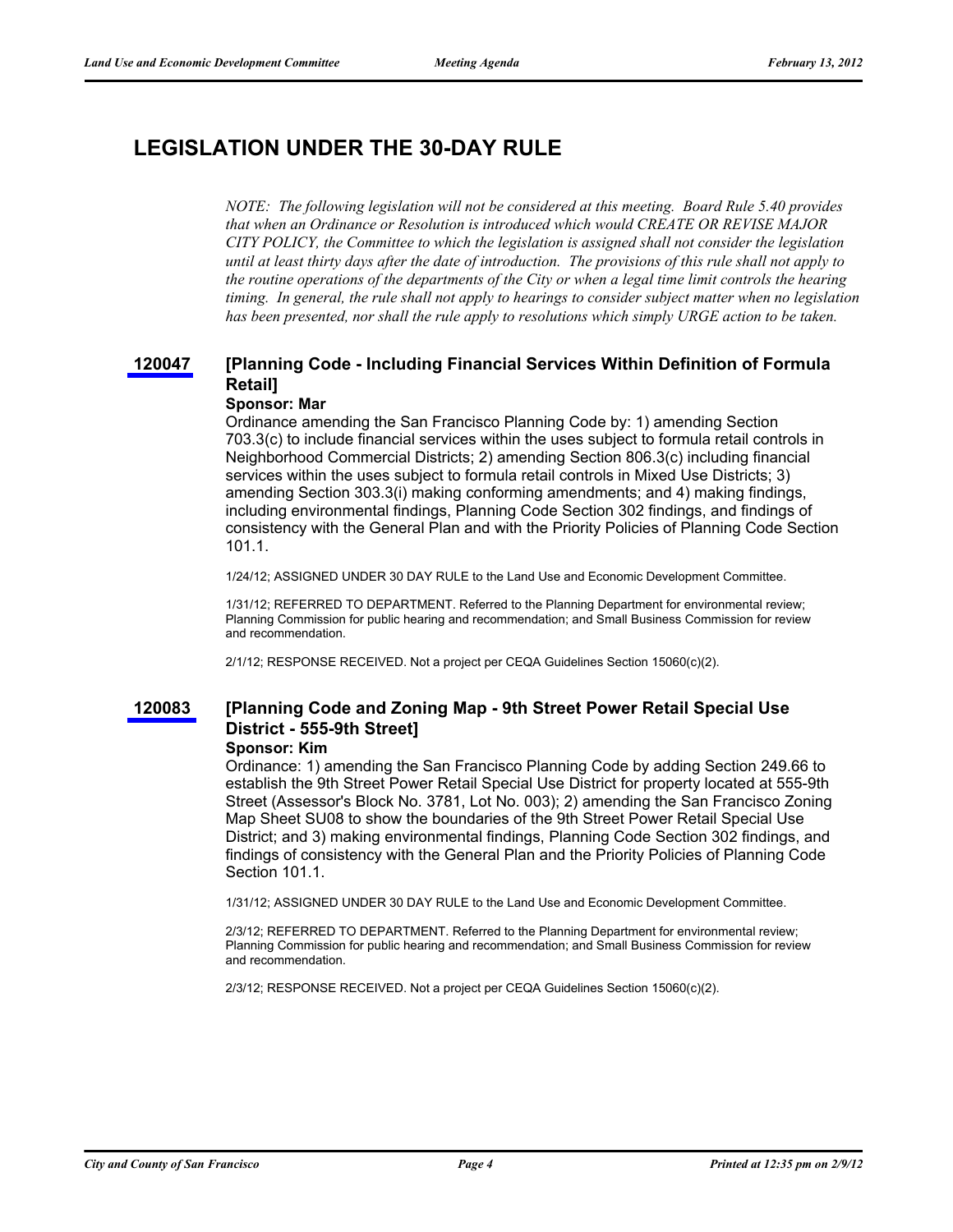#### **[Planning Code - Eating and Drinking Establishment Definitions and Controls] [120084](http://www.sfbos.org/ftp/uploadedfiles/bdsupvrs/committees/materials/LU120084tdr.pdf)**

### **Sponsors: Wiener; Olague**

Ordinance deleting and amending various sections of the San Francisco Planning Code to: 1) simplify and consolidate eating and drinking establishment definitions, and subject the newly-defined uses to Section 312 notification and Formula Retail controls; and 2) adopting environmental findings, Planning Code Section 302 findings, and findings of consistency with the General Plan and the Priority Policies of Planning Code Section 101.1.

1/31/12; ASSIGNED UNDER 30 DAY RULE to the Land Use and Economic Development Committee.

2/8/12; REFERRED TO DEPARTMENT. Referred to the Planning Department/Commission for informational purposes; and Small Business Commission for review and recommendation.

#### **[Planning Code - Mobile Food Facilities at Certain Institutions in Specified Districts] [120125](http://www.sfbos.org/ftp/uploadedfiles/bdsupvrs/committees/materials/LU120125tdr.pdf)**

## **Sponsor: Wiener**

Ordinance: 1) amending the San Francisco Planning Code Section 205.4 to allow mobile food facilities at certain types of institutions in RH, RM, RED, and RTO Districts subject to specified conditions; and 2) making findings, including environmental findings and findings of consistency with the General Plan and priority policies of Planning Code Section 101.1.

2/7/12; ASSIGNED UNDER 30 DAY RULE to the Land Use and Economic Development Committee.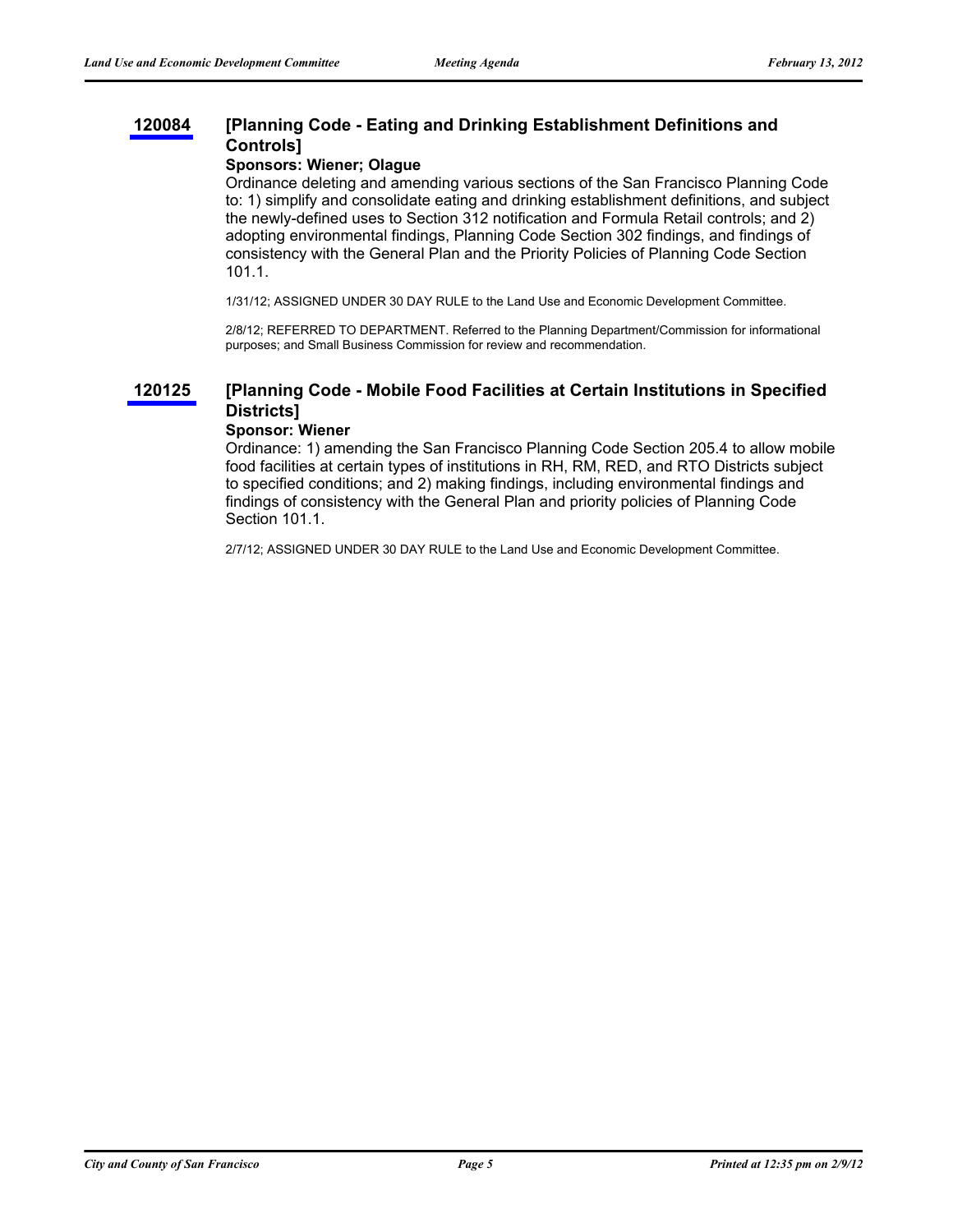## **Agenda Item Information**

Each item on the Consent or Regular agenda may include the following documents:

- 1) Legislation
- 2) Budget and Legislative Analyst report
- 3) Department or Agency cover letter and/or report
- 4) Public correspondence

These items will be available for review at City Hall, 1 Dr. Carlton B. Goodlett Place, Room 244, Reception Desk.

## **Meeting Procedures**

The Board of Supervisors is the legislative body of the City and County of San Francisco. The Board has several standing committees where ordinances and resolutions are the subject of hearings at which members of the public are urged to testify. The full Board does not hold a second public hearing on measures which have been heard in committee.

Board procedures do not permit: 1) persons in the audience to vocally express support or opposition to statements by Supervisors or by other persons testifying; 2) ringing and use of cell phones, pagers, and similar sound-producing electronic devices; 3) bringing in or displaying signs in the meeting room; and 4) standing in the meeting room.

Each member of the public will be allotted the same maximum number of minutes to speak as set by the President or Chair at the beginning of each item or public comment, excluding City representatives, except that public speakers using translation assistance will be allowed to testify for twice the amount of the public testimony time limit. If simultaneous translation services are used, speakers will be governed by the public testimony time limit applied to speakers not requesting translation assistance. Members of the public who want a document placed on the overhead for display should clearly state such and subsequently remove the document when they want the screen to return to live coverage of the meeting.

IMPORTANT INFORMATION: The public is encouraged to testify at Committee meetings. Persons unable to attend the meeting may submit to the City, by the time the proceedings begin, written comments regarding the agenda items above. These comments will be made a part of the official public record and shall be brought to the attention of the Board of Supervisors. Written communications should be submitted to the Clerk of the Board, Clerk of a Committee or its members: 1 Dr. Carlton B. Goodlett Place, Room 244, San Francisco, CA 94102. Communications which are not received prior to the hearing may be delivered to the Clerk of the Committee at the hearing and you are encouraged to bring enough copies for distribution.

LAPTOP COMPUTER FOR PRESENTATIONS: Contact City Hall Media Services at (415) 554-7490 to coordinate the use of the laptop computer for presentations. Presenters should arrive 30 minutes prior to the meeting to test their presentations on the computer.

AGENDA PACKET: Available for review in Clerk's Office, Room 244, City Hall, 1 Dr.Carlton B Goodlett Place, or on the internet at http://www.sfbos.org/meetings. Meetings are cablecast on SF Cable 26. For DVD copies and scheduling call (415) 554-4188.

LANGUAGE INTERPRETERS: Requests must be received at least 48 hours in advance of the meeting to help ensure availability. Contact Madeleine Licavoli at (415) 554-7722. AVISO EN ESPAÑOL: La solicitud para un traductor debe recibirse antes de mediodía de el viernes anterior a la reunion. Llame a Erasmo Vazquez (415) 554-4909.